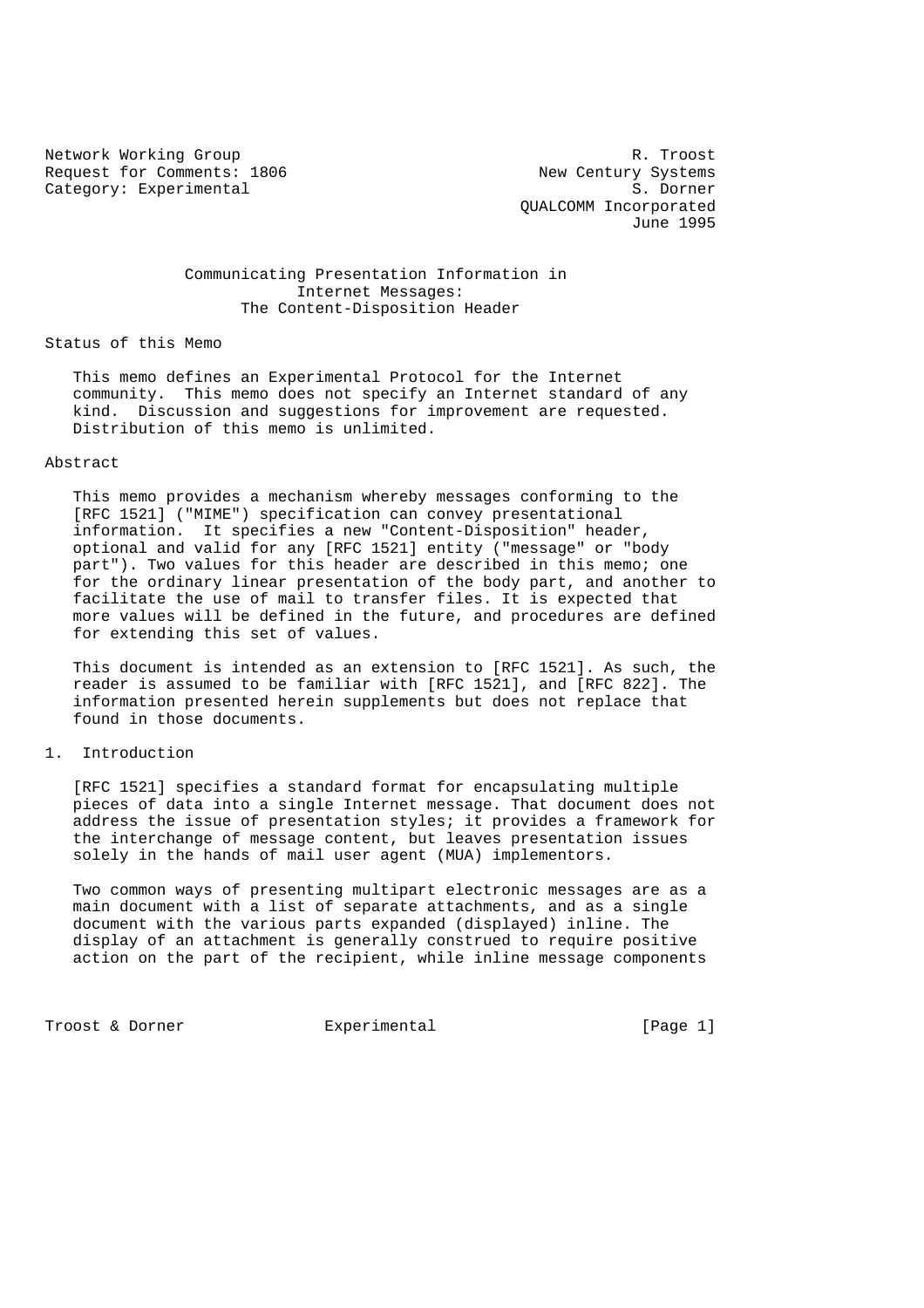are displayed automatically when the message is viewed. A mechanism is needed to allow the sender to transmit this sort of presentational information to the recipient; the Content-Disposition header provides this mechanism, allowing each component of a message to be tagged with an indication of its desired presentation semantics.

 Tagging messages in this manner will often be sufficient for basic message formatting. However, in many cases a more powerful and flexible approach will be necessary. The definition of such approaches is beyond the scope of this memo; however, such approaches can benefit from additional Content-Disposition values and parameters, to be defined at a later date.

 In addition to allowing the sender to specify the presentational disposition of a message component, it is desirable to allow her to indicate a default archival disposition; a filename. The optional "filename" parameter provides for this.

2. The Content-Disposition Header Field

 Content-Disposition is an optional header; in its absence, the MUA may use whatever presentation method it deems suitable.

 It is desirable to keep the set of possible disposition types small and well defined, to avoid needless complexity. Even so, evolving usage will likely require the definition of additional disposition types or parameters, so the set of disposition values is extensible; see below.

 In the extended BNF notation of [RFC 822], the Content-Disposition header field is defined as follows:

 disposition := "Content-Disposition" ":" disposition-type \*(";" disposition-parm) disposition-type := "inline" / "attachment" / extension-token ; values are not case-sensitive

disposition-parm := filename-parm / parameter

filename-parm := "filename" "=" value;

 'Extension-token', 'parameter' and 'value' are defined according to [RFC 822] and [RFC 1521].

Troost & Dorner **Experimental** Experimental [Page 2]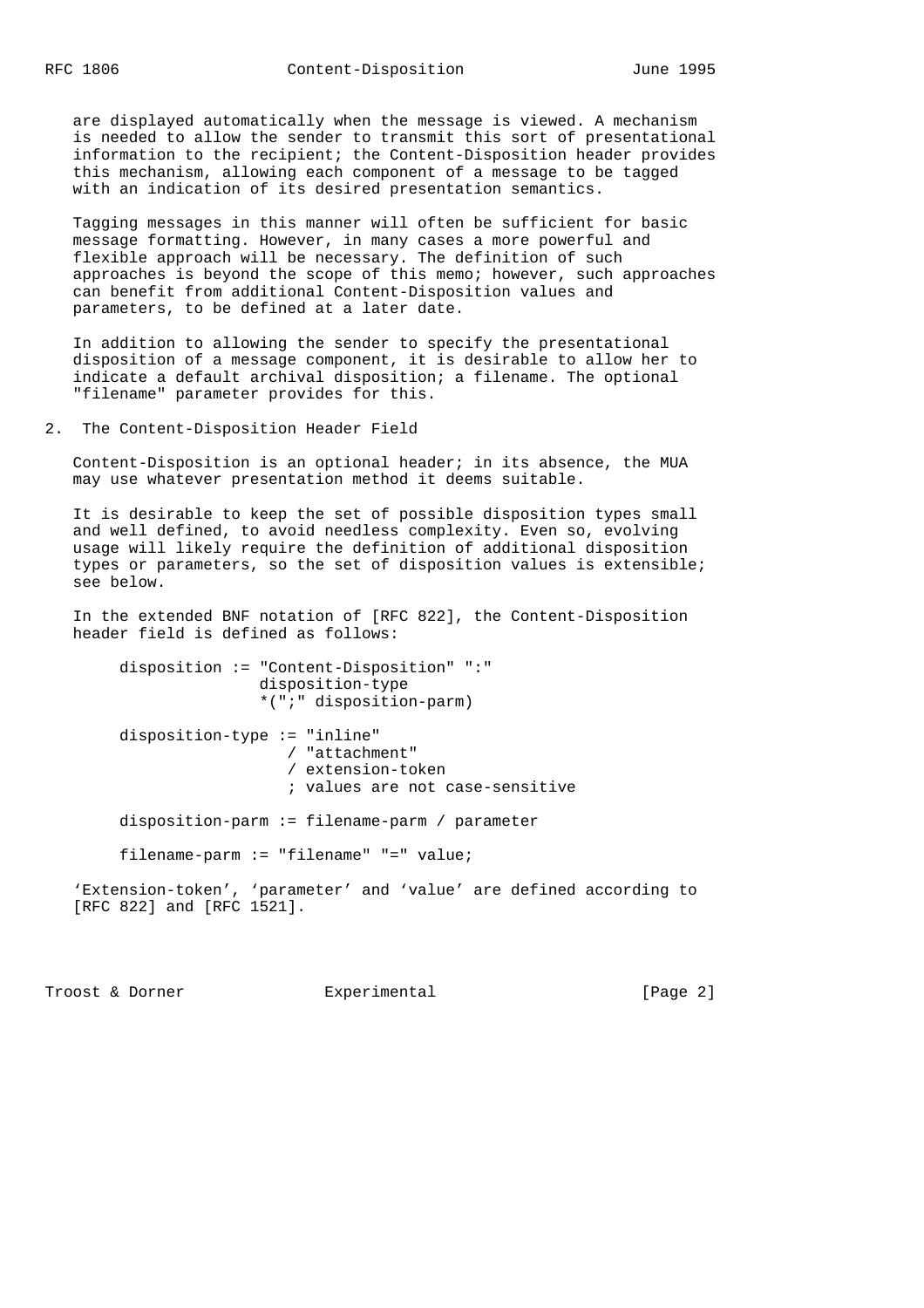#### 2.1 The Inline Disposition Type

 A bodypart should be marked 'inline' if it is intended to be displayed automatically upon display of the message. Inline bodyparts should be presented in the order in which they occur, subject to the normal semantics of multipart messages.

# 2.2 The Attachment Disposition Type

 Bodyparts can be designated 'attachment' to indicate that they are separate from the main body of the mail message, and that their display should not be automatic, but contingent upon some further action of the user. The MUA might instead present the user of a bitmap terminal with an iconic representation of the attachments, or, on character terminals, with a list of attachments from which the user could select for viewing or storage.

# 2.3 The Filename Parameter

 The sender may want to suggest a filename to be used if the entity is detached and stored in a separate file. If the receiving MUA writes the entity to a file, the suggested filename should be used as a basis for the actual filename, where possible.

 It is important that the receiving MUA not blindly use the suggested filename. The suggested filename should be checked (and possibly changed) to see that it conforms to local filesystem conventions, does not overwrite an existing file, and does not present a security problem (see Security Considerations below).

 The receiving MUA should not respect any directory path information that may seem to be present in the filename parameter. The filename should be treated as a terminal component only. Portable specification of directory paths might possibly be done in the future via a separate Content-Disposition parameter, but no provision is made for it in this draft.

 Current [RFC 1521] grammar restricts parameter values (and hence Content-Disposition filenames) to US-ASCII. We recognize the great desirability of allowing arbitrary character sets in filenames, but it is beyond the scope of this document to define the necessary mechanisms. We expect that the basic [RFC 1521] 'value' specification will someday be amended to allow use of non-US-ASCII characters, at which time the same mechanism should be used in the Content-Disposition filename parameter.

Troost & Dorner **Experimental** [Page 3]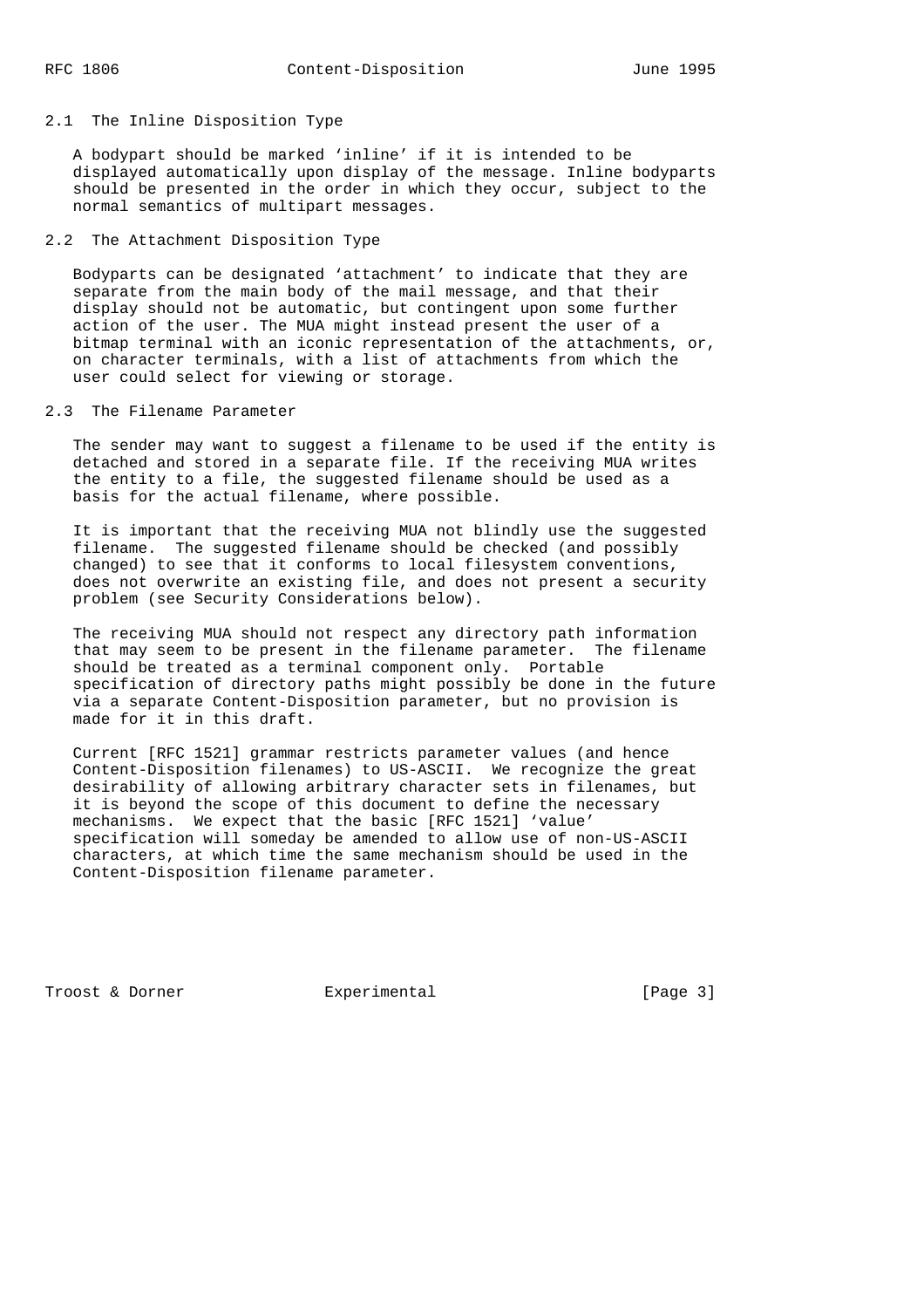Beyond the limitation to US-ASCII, the sending MUA may wish to bear in mind the limitations of common filesystems. Many have severe length and character set restrictions. Short alphanumeric filenames are least likely to require modification by the receiving system.

 The presence of the filename parameter does not force an implementation to write the entity to a separate file. It is perfectly acceptable for implementations to leave the entity as part of the normal mail stream unless the user requests otherwise. As a consequence, the parameter may be used on any MIME entity, even 'inline' ones. These will not normally be written to files, but the parameter could be used to provide a filename if the receiving user should choose to write the part to a file.

2.4 Future Extensions and Unrecognized Disposition Types

 In the likely event that new parameters or disposition types are needed, they should be registered with the IANA, in the manner specified in [RFC 1521], appendix E.

 Once new disposition types and parameters are defined, there is of course the likelihood that implementations will see disposition types and parameters they do not understand. Furthermore, since x-tokens are allowed, implementations may also see entirely unregistered disposition types and parameters.

 Unrecognized parameters should be ignored. Unrecognized disposition types should be treated as 'attachment'. The choice of 'attachment' for unrecognized types is made because a sender who goes to the trouble of producing a Content-Disposition header with a new disposition type is more likely aiming for something more elaborate than inline presentation.

 Unless noted otherwise in the definition of a parameter, Content- Disposition parameters are valid for all dispositions. (In contrast to [RFC 1521] content-type parameters, which are defined on a per content-type basis.) Thus, for example, the 'filename' parameter still means the name of the file to which the part should be written, even if the disposition itself is unrecognized.

2.5 Content-Disposition and Multipart

 If a Content-Disposition header is used on a multipart body part, it applies to the multipart as a whole, not the individual subparts. The disposition types of the subparts do not need to be consulted until the multipart itself is presented. When the multipart is displayed, then the dispositions of the subparts should be respected.

Troost & Dorner **Experimental** [Page 4]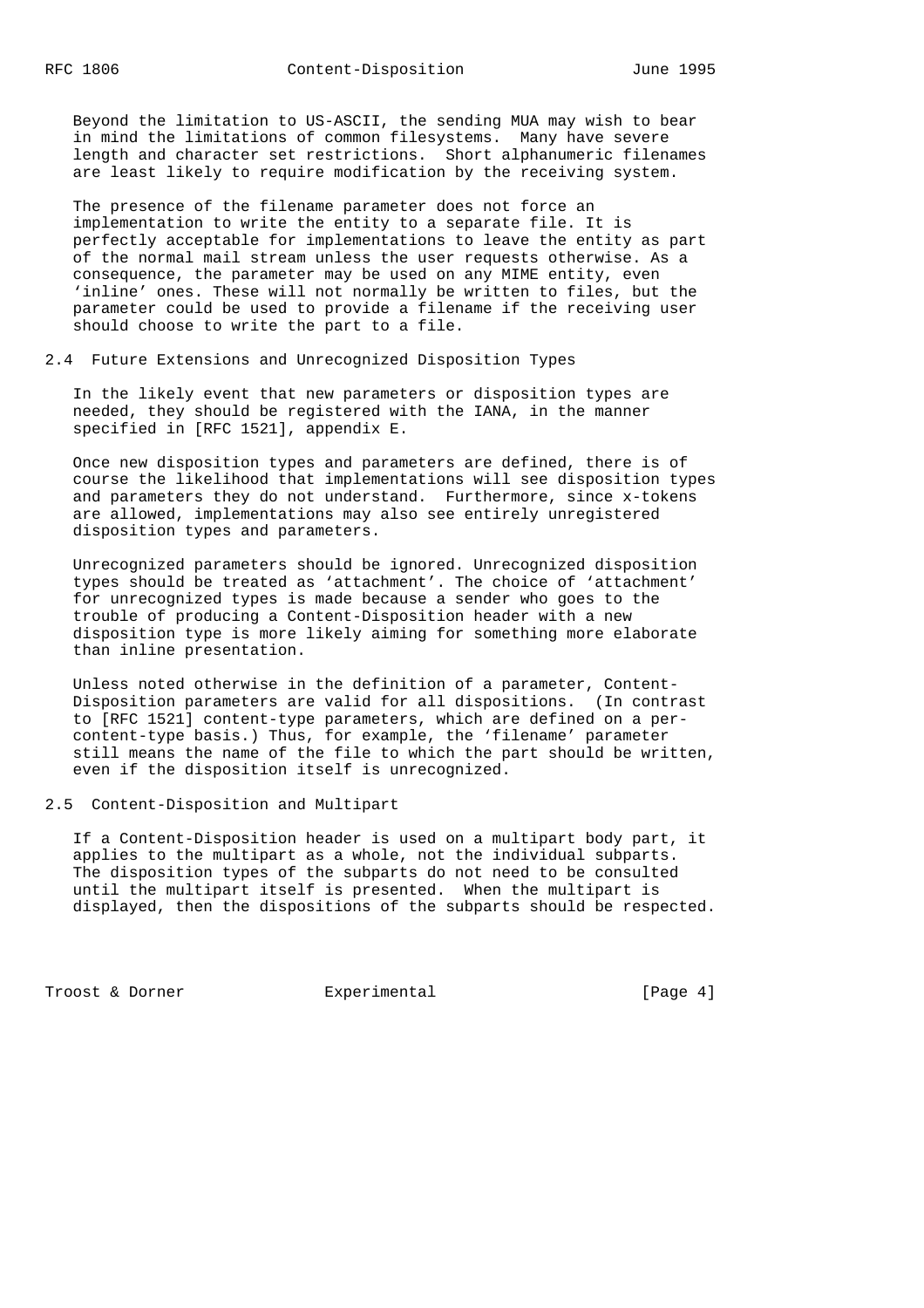If the 'inline' disposition is used, the multipart should be displayed as normal; however, an 'attachment' subpart should require action from the user to display.

 If the 'attachment' disposition is used, presentation of the multipart should not proceed without explicit user action. Once the user has chosen to display the multipart, the individual subpart dispositions should be consulted to determine how to present the subparts.

## 2.6 Content-Disposition and the Main Message

 It is permissible to use Content-Disposition on the main body of an [RFC 822] message.

3. Examples

 Here is a an example of a body part containing a JPEG image that is intended to be viewed by the user immediately:

 Content-Type: image/jpeg Content-Disposition: inline Content-Description: just a small picture of me

<jpeg data>

 The following body part contains a JPEG image that should be displayed to the user only if the user requests it. If the JPEG is written to a file, the file should be named "genome.jpg":

 Content-Type: image/jpeg Content-Disposition: attachment; filename=genome.jpeg Content-Description: a complete map of the human genome

<jpeg data>

 The following is an example of the use of the 'attachment' disposition with a multipart body part. The user should see text part-1 immediately, then take some action to view multipart-2. After taking action to view multipart-2, the user will see text-part-2 right away, and be required to take action to view jpeg-1. Subparts are indented for clarity; they would not be so indented in a real message.

 Content-Type: multipart/mixed; boundary=outer Content-Description: multipart-1

--outer

Troost & Dorner **Experimental** [Page 5]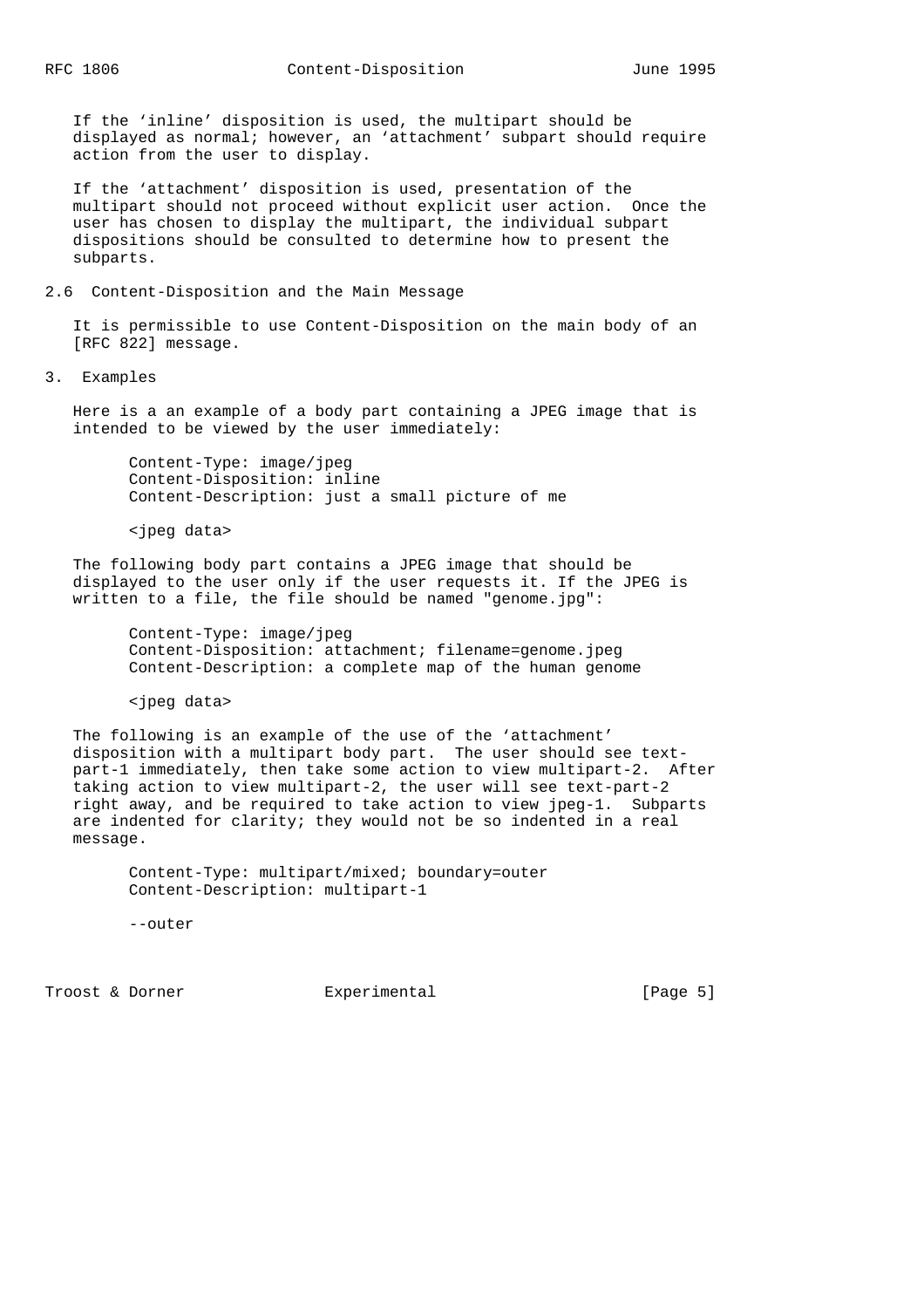```
 Content-Type: text/plain
 Content-Disposition: inline
 Content-Description: text-part-1
 Some text goes here
--outer
 Content-Type: multipart/mixed; boundary=inner
 Content-Disposition: attachment
 Content-Description: multipart-2
 --inner
   Content-Type: text/plain
   Content-Disposition: inline
   Content-Description: text-part-2
   Some more text here.
 --inner
   Content-Type: image/jpeg
   Content-Disposition: attachment
   Content-Description: jpeg-1
   <jpeg data>
  --inner--
--outer--
```

```
4. Summary
```
 Content-Disposition takes one of two values, 'inline' and 'attachment'. 'Inline' indicates that the entity should be immediately displayed to the user, whereas 'attachment' means that the user should take additional action to view the entity.

 The 'filename' parameter can be used to suggest a filename for storing the bodypart, if the user wishes to store it in an external file.

5. Security Considerations

 There are security issues involved any time users exchange data. While these are not to be minimized, neither does this memo change the status quo in that regard, except in one instance.

 Since this memo provides a way for the sender to suggest a filename, a receiving MUA must take care that the sender's suggested filename does not represent a hazard. Using UNIX as an example, some hazards would be:

Troost & Dorner **Experimental** [Page 6]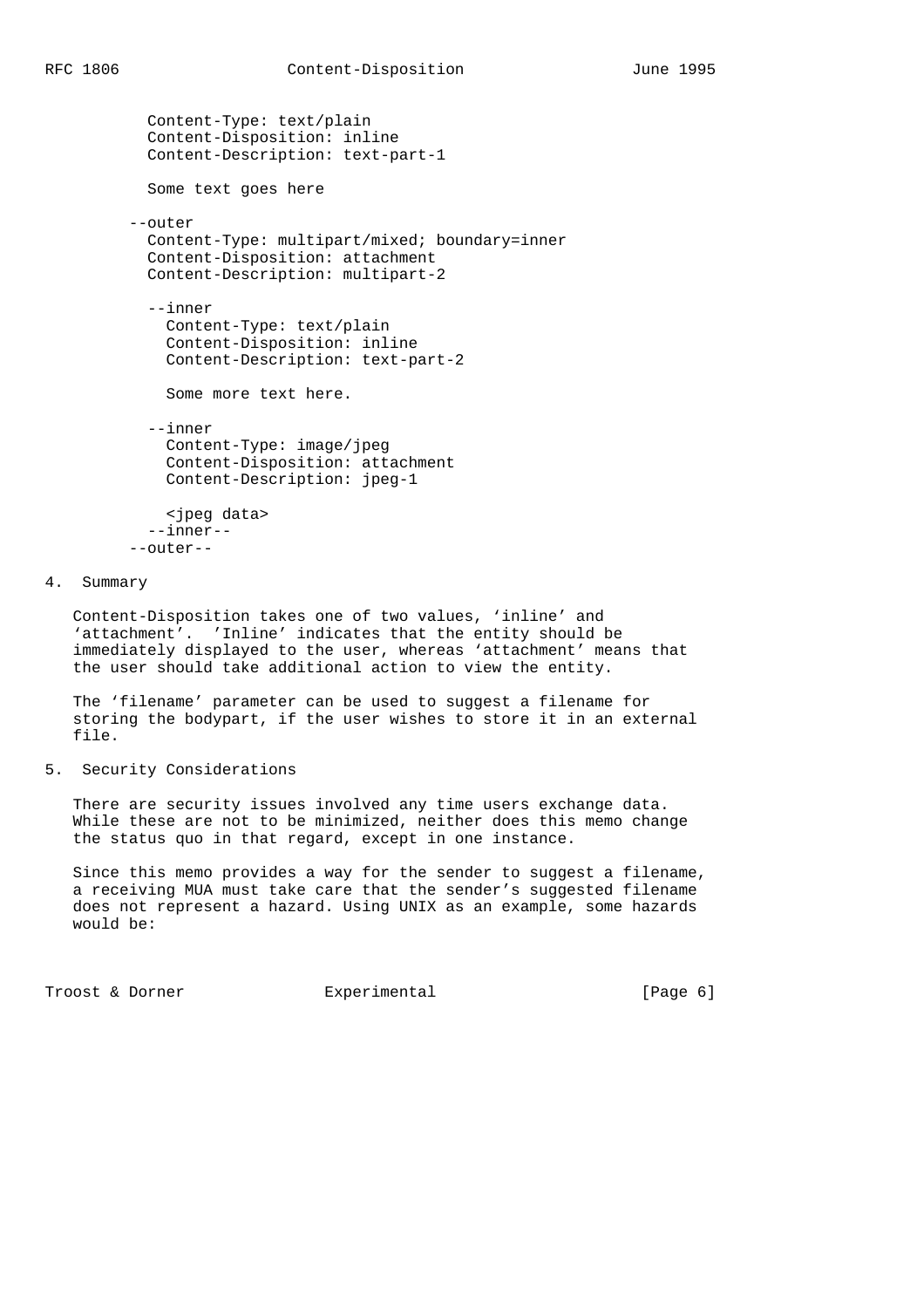- + Creating startup files (e.g., ".login").
- + Creating or overwriting system files (e.g., "/etc/passwd").
- + Overwriting any existing file.
- + Placing executable files into any command search path  $(e.q., "^*/bin/more").$
- + Sending the file to a pipe (e.g., "| sh").

 In general, the receiving MUA should never name or place the file such that it will get interpreted or executed without the user explicitly initiating the action.

It is very important to note that this is not an exhaustive list; it is intended as a small set of examples only. Implementors must be alert to the potential hazards on their target systems.

6. References

#### [RFC 1521]

 Borenstein N., and N. Freed, "MIME (Multipurpose Internet Mail Extensions) Part One: Mechanisms for Specifying and Describing the Format of Internet Message Bodies", RFC 1521, Bellcore, Innosoft, September 1993.

 [RFC 822] Crocker, D., "Standard for the Format of ARPA Internet Text Messages", STD 11, RFC 822, UDEL, August 1982.

7. Acknowledgements

We gratefully acknowledge the help these people provided during the preparation of this draft:

> Nathaniel Borenstein Ned Freed Keith Moore Dave Crocker Dan Pritchett

Troost & Dorner **Experimental** [Page 7]